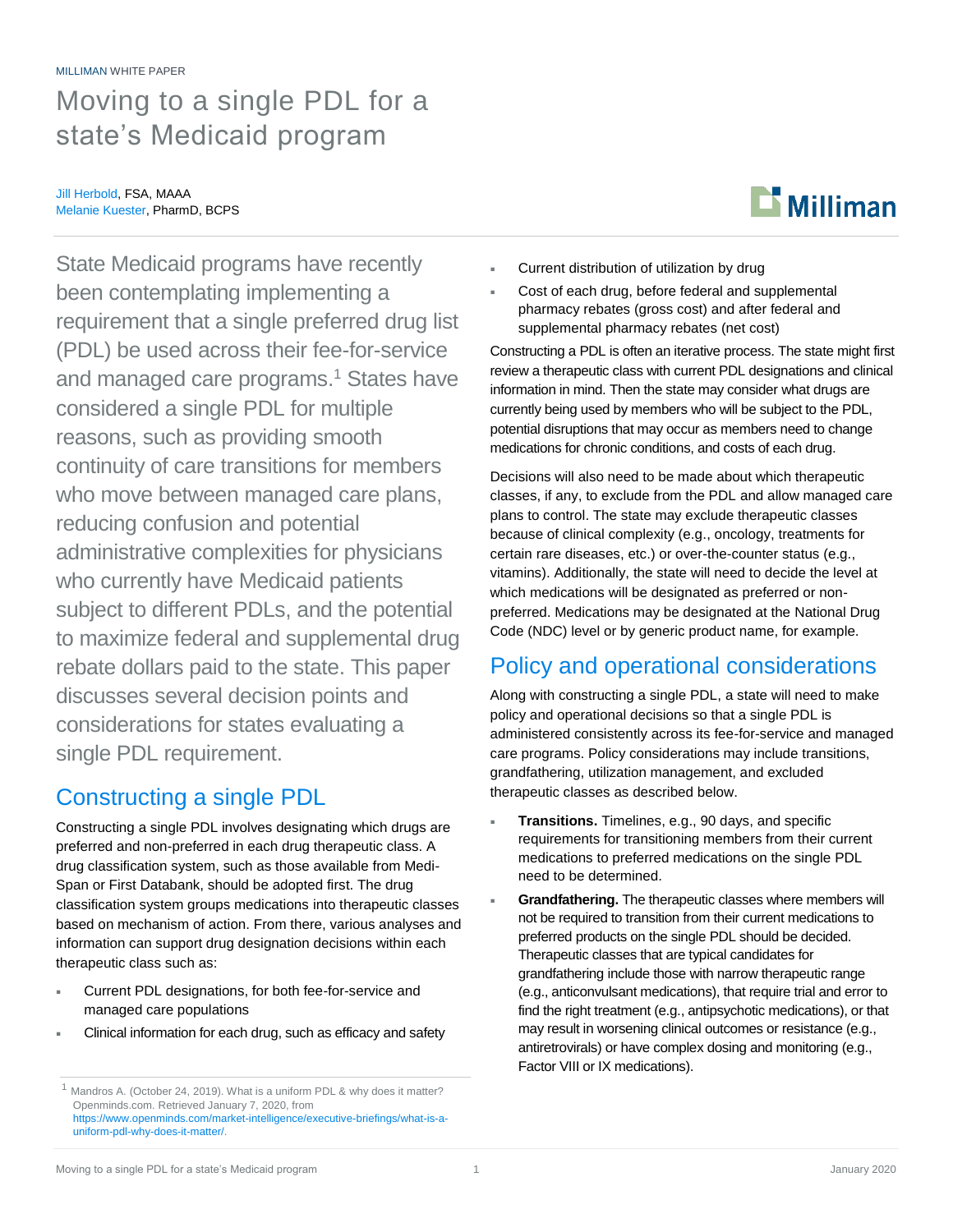- **Utilization management.** A state will need to decide what utilization management criteria, such as prior authorization, quantity limits, and age limits, will apply to medications on the single PDL as well as what flexibility, if any, heath plans have to set their own criteria.
- **Excluded therapeutic classes.** If a state elects to exclude certain therapeutic classes from its single PDL, health plans will need to clearly understand how the NDCs for excluded drugs can be identified and any guidelines or restrictions that apply to the excluded classes.

From an operational perspective a state will need to determine how it will communicate updates to the single PDL on an ongoing basis. Decisions will be needed regarding how frequently, when, and to whom PDL updates will be communicated, as well as the vehicle for communicating them. There will be several other operational items to address, such as:

- Identifying the necessary fields in the file used to communicate the PDL
- Deciding whether each file includes the full PDL or if periodic updates will only contain changes to the PDL
- Determining the timeline within which health plans are required to implement PDL changes
- Responsibilities for communicating the initial PDL as well as PDL updates to physicians and affected patients

A state will need to be concerned about compliance with the single PDL in order to maximize federal and supplemental rebates. It will need to develop methods to monitor member and health plan compliance, such as by reviewing PDLs published by the health plans and analyzing pharmacy encounters submitted by the health plans. A state will also need to determine, communicate, and enforce penalties for noncompliance.

### Financial impact

Financial impact is always a consideration with any Medicaid program change, and a single PDL is no exception. States will need to estimate how much in federal and supplemental drug rebates it will receive under a single PDL relative to current conditions, as well as how managed care capitation rates paid to health plans will need to change due to the single PDL. For instance, capitation rates may need to increase, but may be offset by higher federal and supplemental drug rebates, resulting in net fiscal savings to the state.

Estimating the net fiscal impact requires a robust analysis. In order to estimate changes to rebates and capitation rates, states will need to consider how utilization is expected to shift from current medications to preferred medications on the single PDL and the associated impact to prescription drug spending. The analysis may also need to reflect items such as: transition timelines and requirements, grandfathered therapeutic classes, the potential need for additional office visits and nonemergency transportation if a new prescription is needed to move a patient to a preferred medication, how much (if any) supplemental rebates health plans will still receive, and the ability of health plans to achieve managed care efficiencies under a single PDL.

States should also be aware of cash flow timing and the financial risk of implementing a single PDL. The financial analysis may indicate that managed care capitation rates will need to increase due to utilization shifting to preferred medications on the single PDL. A state pays capitation rates each month to the health plans. Federal and supplemental rebates, however, are typically invoiced at the end of each quarter and received by the state six months after invoicing. Thus, actual receipt of rebates often occurs several months after the state has paid the higher capitation rates to health plans. If the utilization shift does not materialize, a state will not receive the expected increase in rebates, yet will have still paid the higher capitation rates.

### **Conclusion**

Although there may be compelling reasons for a state to implement a single PDL across its fee-for-service and managed care programs, there will be many challenges to address in the course of its development, implementation, and maintenance. States should engage appropriate subject matter expertise throughout the process, such as pharmacists, pharmacy benefit managers, policy experts, and financial experts. If a state chooses to move forward with a single PDL, then receiving input from and collaborating with health plans, Medicaid enrollees, and other stakeholders along the way will help to ensure a successful rollout and sustainable program.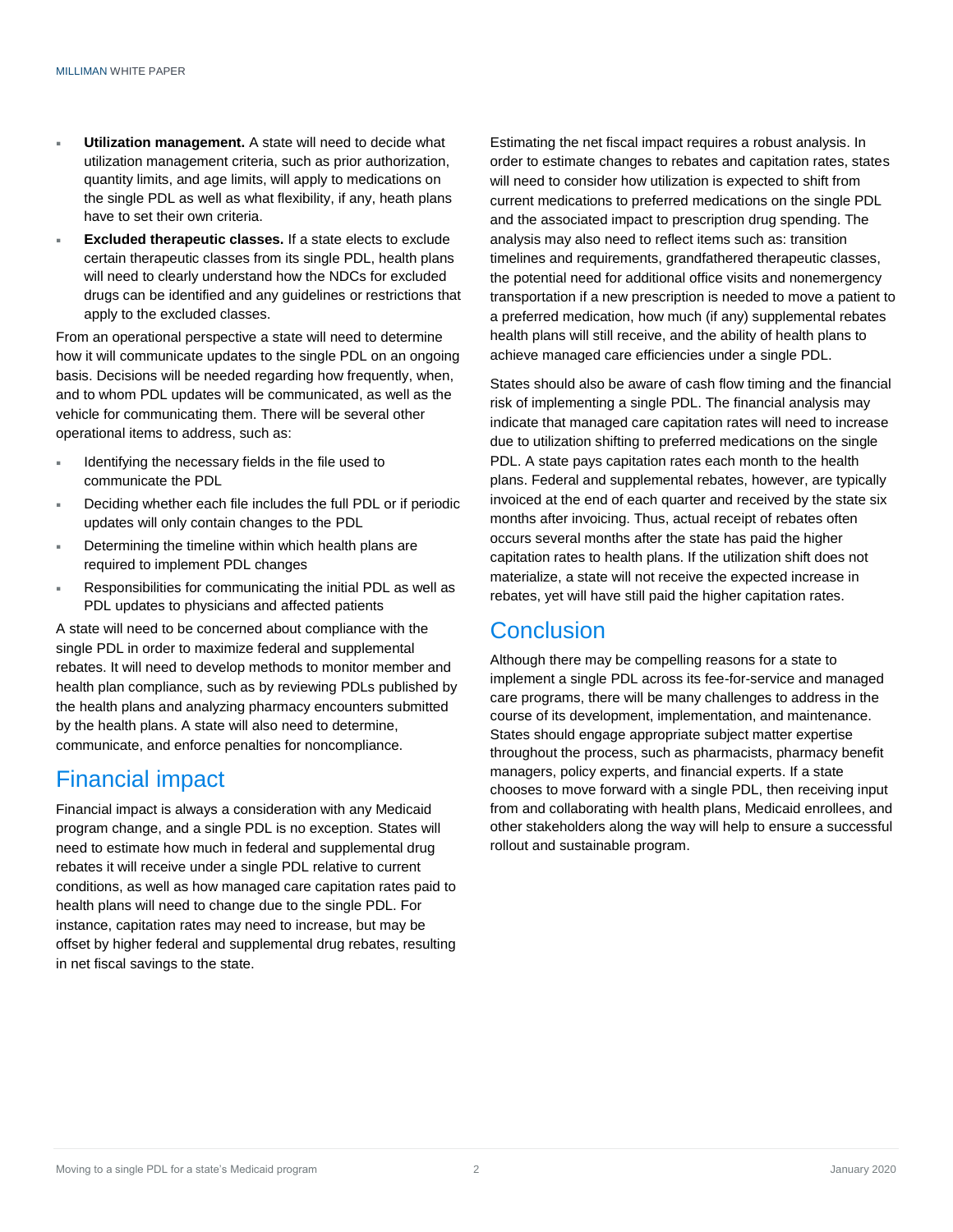### Case study

The authors' recent experience analyzing attention deficit hyperactivity disorder (ADHD) medications for a PDL highlights several of the considerations discussed in this paper. Prior to arriving at a final estimated mix of medications for new patients prescribed specified ADHD agents, a few different modeling scenarios were considered. This case study will highlight the first scenario, last scenario, and the decisions made during the process leading to the need for a different modeling approach.

To begin, we considered the therapeutic classes for ADHD medications. There are three Medi-Span Generic Product Identifier (GPI) 6 drug subclasses for the primary ADHD medications: Stimulants – Misc., Amphetamines, and Amphetamine Mixtures. We segmented each of the drug subclasses between short-acting and long-acting medications to reflect that the shifts within each class are likely to occur between medications with similar durations of action.

Focusing on the long-acting amphetamines, current PDLs applicable to the fee-for-service program and for each health plan were reviewed. We found that the brand drugs Adderall XR and Vyvanse were preferred in the fee-for-service program and available without prior authorization or step therapy. Amphetamine-dextroamphetamine extended release (adER), the generic equivalent to Adderall XR, was a preferred drug for the health plans. Some health plans also preferred dextroamphetamine sulfate (generic for Dexedrine) and all health plans preferred Vyvanse. However, all health plans had prior authorization or step therapy requirements for Vyvanse.

After the state completed a clinical review and considered the cost of each drug before and after federal and supplemental rebates, adER and Vyvanse were chosen as the preferred drugs for the amphetamine subclass. It was also determined that ADHD medications would be grandfathered for existing patients in order to minimize disruption for patients who currently have effective treatments. Utilization management criteria was retained to limit the drugs to patients 6 to 18 years old, which was consistent with both the fee-forservice program and health plan PDLs. With these decisions, estimating the portion of new patients prescribed adER and Vyvanse became essential as these agents will have a significant influence on the drug spend for ADHD treatment.

To estimate how much managed care capitation rates paid to the health plans would need to change, we initially modeled the Amphetamines and Amphetamine Mixtures drug subclasses separately to estimate the mix of drugs new patients would use, as illustrated in Figure 1. However, after input from stakeholders and clinical review, it was determined that modeling the Amphetamines and Amphetamine Mixtures drug subclasses separately did not adequately reflect prescribing for ADHD with respect to potential changes in Vyvanse utilization. We then modeled the Amphetamine and Amphetamine Mixtures drug subclasses together, as illustrated in Figure 2.

The change in modeling resulted in a difference between the estimated mix of drugs for new patients for both adER and Vyvanse. The initial modeling estimated 94% and 6% of new patients would be prescribed adER and Vyvanse, respectively. The final modeling scenario resulted in approximately 85% of new patients prescribed adER and 15% Vyvanse.

This process demonstrated the need to expand beyond GPI silos when modeling single PDLs for certain classes to reflect prescribing patterns and changes. In the end, we estimated that the gross cost (before rebates) of amphetamine medications would increase by approximately 20% for the upcoming year. However, after considering federal and supplemental rebates, the net cost of amphetamine medications was estimated to decrease by approximately 1%.



#### **FIGURE 1: INITIAL MODELING SCENARIO OF TWO ADHD SUBCLASSES**

#### **FIGURE 2: FINAL MODELING SCENARIO OF TWO ADHD SUBCLASSES**